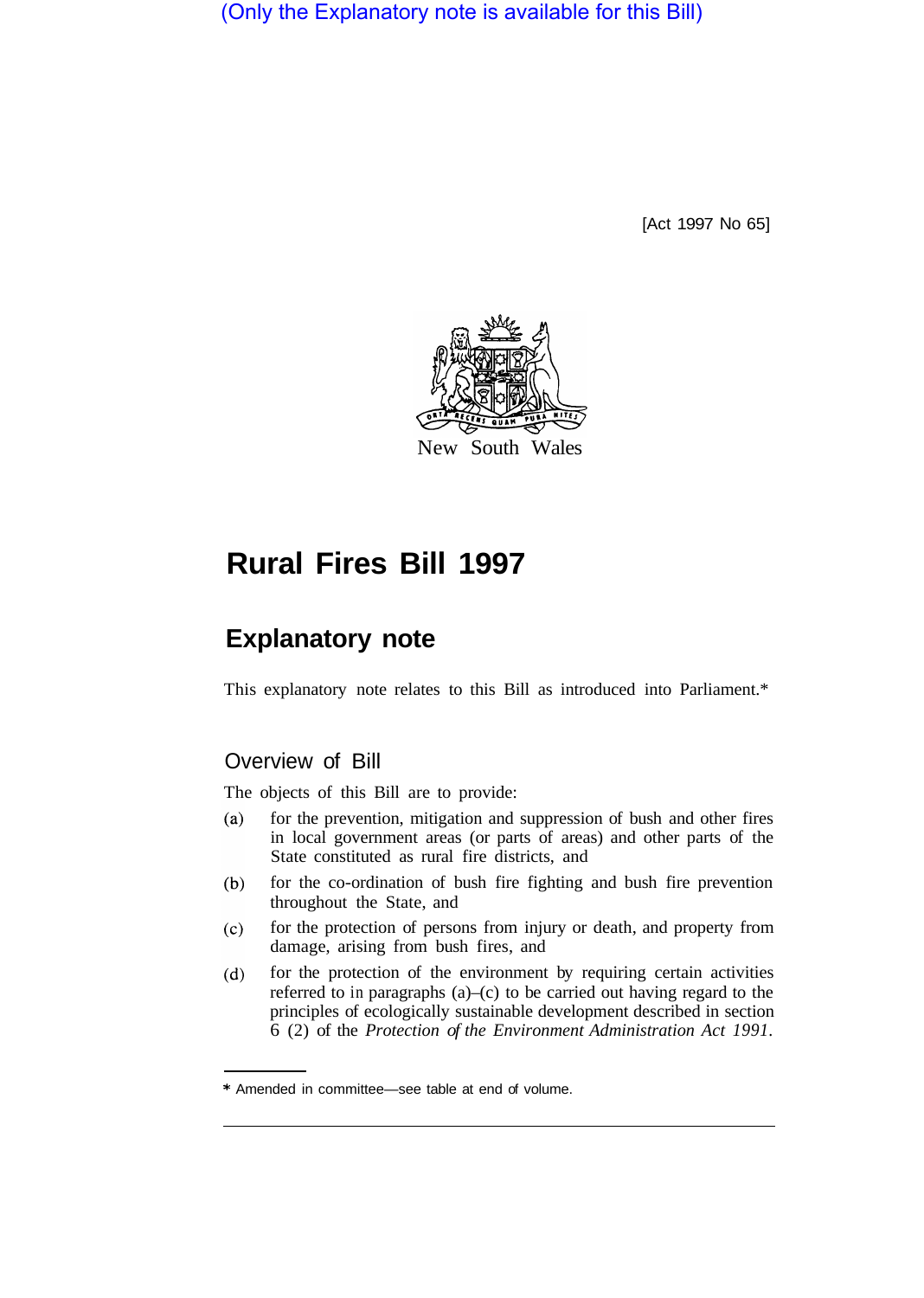Explanatory note

The Bill provides for the constitution of all those parts of the State that are not within fire districts (within the meaning of the *Fire Brigades Act 1989)* as rural fire districts. The boundaries of the rural fire districts are the same as those areas of the State constituted as local government areas, the Western Division and Lord Howe Island or are combinations of such areas. Generally, responsibilities for the areas are conferred on the local authorities for the areas (councils, the Western Lands Commissioner and the Lord Howe Island Board).

The Rural Fire Service is responsible for providing rural fire services in the rural fire districts and other parts of the State and for assisting other emergency services organisations at incidents and at emergencies under the control of those organisations and has functions assigned to it under the *State Emergency and Rescue Management Act 1989* and other Acts.

The members of the Rural Fire Service are the Commissioner and other public servants appointed to the Service, the fire control officers and deputy fire control officers appointed by the local authorities responsible for the rural fire districts and the volunteer rural fire fighters. The volunteer rural fire fighters are the officers and other members of the rural fire brigades and groups of rural fire brigades who function under the direction of the fire control officers and other volunteers engaging in fire fighting and associated activities.

The Commissioner heads the Rural Fire Service and is Chairperson of the Bush Fire Co-ordinating Committee (which plans for bush fire prevention and co-ordinated bush fire fighting) and also the Rural Fire Service Advisory Council.

The Bill repeals and replaces the *Bush Fires Act 1949.* 

# Outline of provisions

## **Part 1 Preliminary**

**Clause 1** sets out the name (also called the short title) of the proposed Act.

**Clause 2** provides for the commencement of the proposed Act on a day or days to be proclaimed.

**Clause 3** sets out the objects of the proposed Act described above.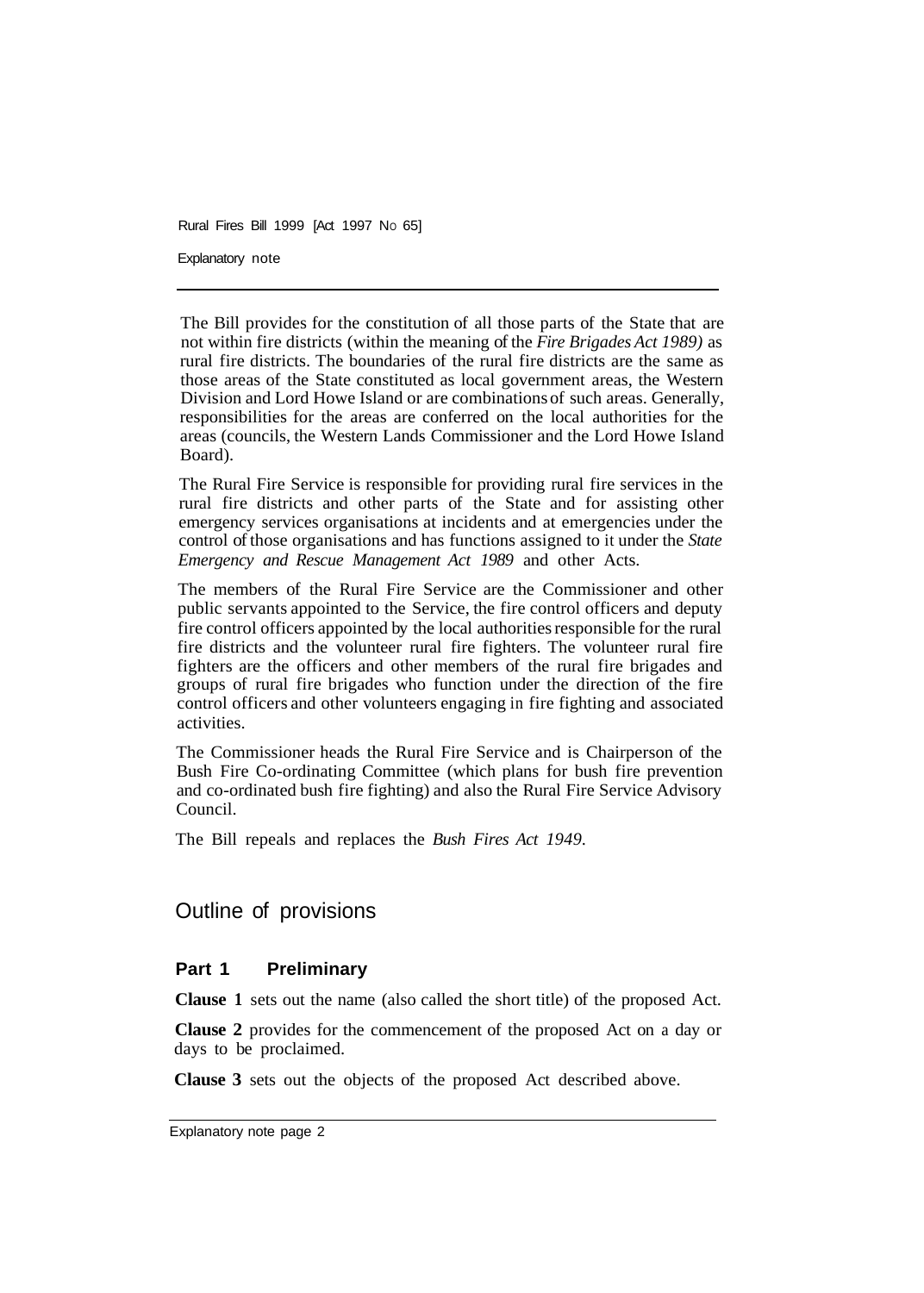Explanatory note

**Clause 4** provides that the words and expressions used in the Dictionary at the end of the proposed Act have the meanings given in the Dictionary. It also provides for words and expressions used in the *State Emergency and Rescue Management Act 1989* that are used in the proposed Act to have the same meanings in the proposed Act as they have in the 1989 Act.

Expressions defined include *local authority* and *area* of a local authority. The local authority for a local government area is the council of the area, for the Western Division is the Western Lands Commissioner, and for Lord Howe Island is the Lord Howe Island Board.

**Clause 5** provides that notes do not form part of the proposed Act.

**Clause 6** provides for the area of each local authority to be constituted as a rural fire district on the commencement of the proposed Act. Provision is made for changes in the boundaries and areas of local authorities to be reflected by corresponding changes to the boundaries and areas of the rural fire districts. Rural fire districts are based on local authority areas and do not include land within a fire district constituted under the *Fire Brigades Act 1989.* 

**Clause 7** sets out the local authorities to be responsible for carrying out functions for or in respect of rural fire districts conferred or imposed by or under the proposed Act. Functions to be exercised by the local authorities include the appointment of fire control officers and deputy fire control officers and the formation of rural fire brigades.

# **Part 2 NSW Rural Fire Service**

**Part 2 (clauses 8–43)** establishes the NSW Rural Fire Service (the *Service)*  and provides for its composition, functions and management. The Service is to be managed and controlled by the Commissioner. The Commissioner has responsibilities for the members of the Service, including the staff of the Service, fire control officers and deputy fire control officers and the members of rural fire brigades and other volunteers.

## **Division 1 The Service**

**Clause 8** establishes the Service. It provides that the Service consists of the Commissioner and other staff of the Service, fire control officers, officers and other members of rural fire brigades and other volunteer rural fire fighters.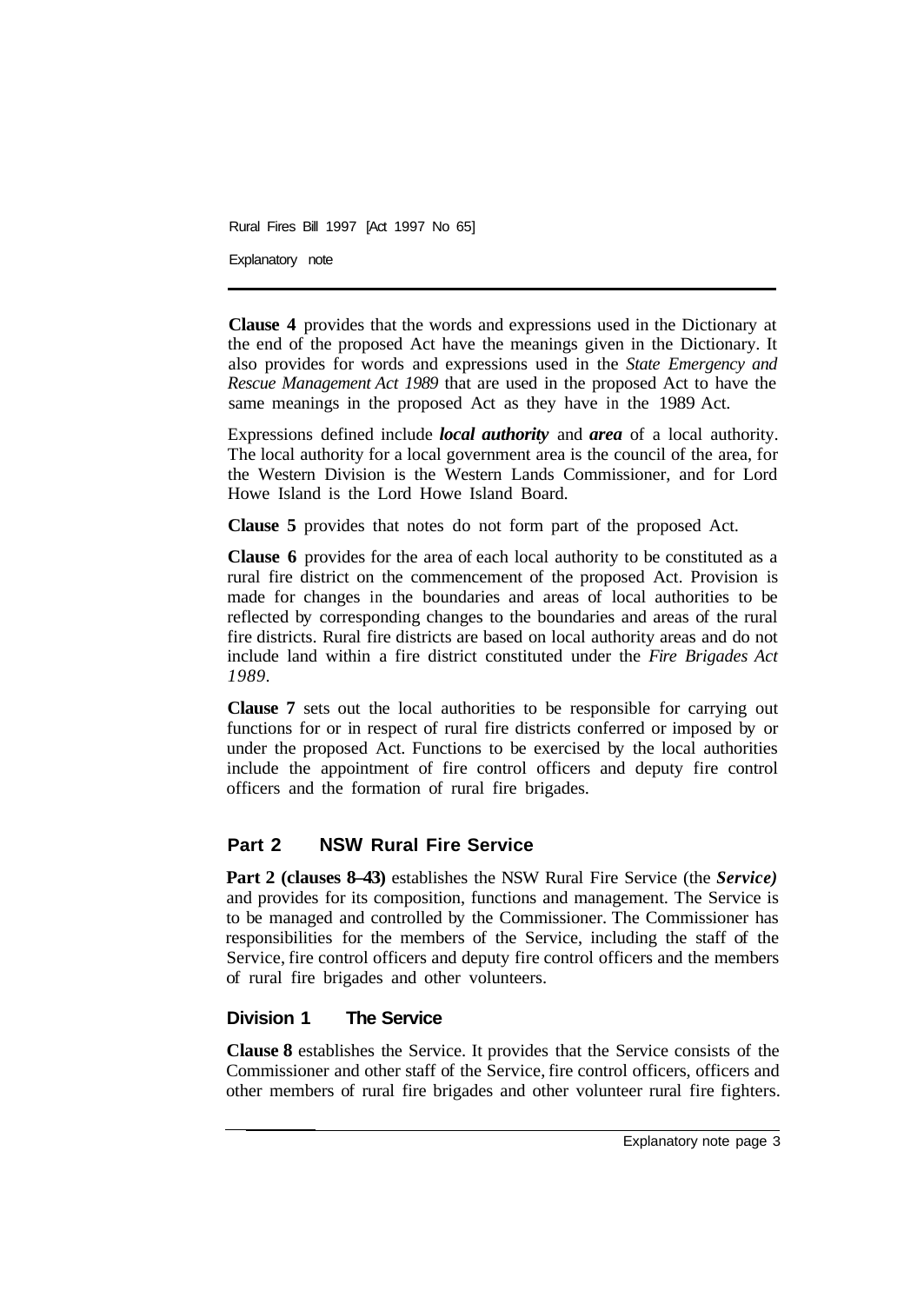Explanatory note

**Clause 9** specifies the general functions of the Service in relation to the prevention, mitigation and suppression of fires in rural fire districts and throughout the State. The functions of the Service include assisting other emergency services organisations at incidents and other emergencies under the control of those organisations. The Service is required to exercise its functions in accordance with the *State Emergency and Rescue Management Act 1989* and to have regard to principles of ecologically sustainable development.

# **Division 2 The Commissioner and other staff of Service**

**Clause 10** provides for the employment of the Commissioner and other staff of the Service under the *Public Sector Management Act 1988.* 

**Clauses 11** and **12** make the Commissioner (subject to the control and direction of the Minister) responsible for the general management and control of the Service.

**Clause 13** provides for the issue of Service Standards. The Service Standards are policy statements for or with respect to procedures to be followed in connection with the operation, management and control of the Service and provide information as to the standard operating procedures to be followed by the Service. The Commissioner is required to consult with the Advisory Council before issuing Service Standards.

**Clause 14** provides the Commissioner with a general power of delegation.

## **Division 3 Rural fire brigades**

**Division 3 (clauses 15–33)** provides for the formation, membership and functions of rural fire brigades. Rural fire brigades are groups of volunteer rural fire fighters based in rural fire districts.

**Clause 15** provides for the formation of rural fire brigades by local authorities or, if a local authority that has been requested to form a brigade refuses or fails to do so, by the Commissioner.

**Clause 16** provides for the formation of groups of rural fire brigades formed in a rural fire district by the fire control officer for the district.

**Clause 17** provides for the disbandment of rural fire brigades by the persons or body that formed them and for appeals to the Minister against a decision to disband rural fire brigades.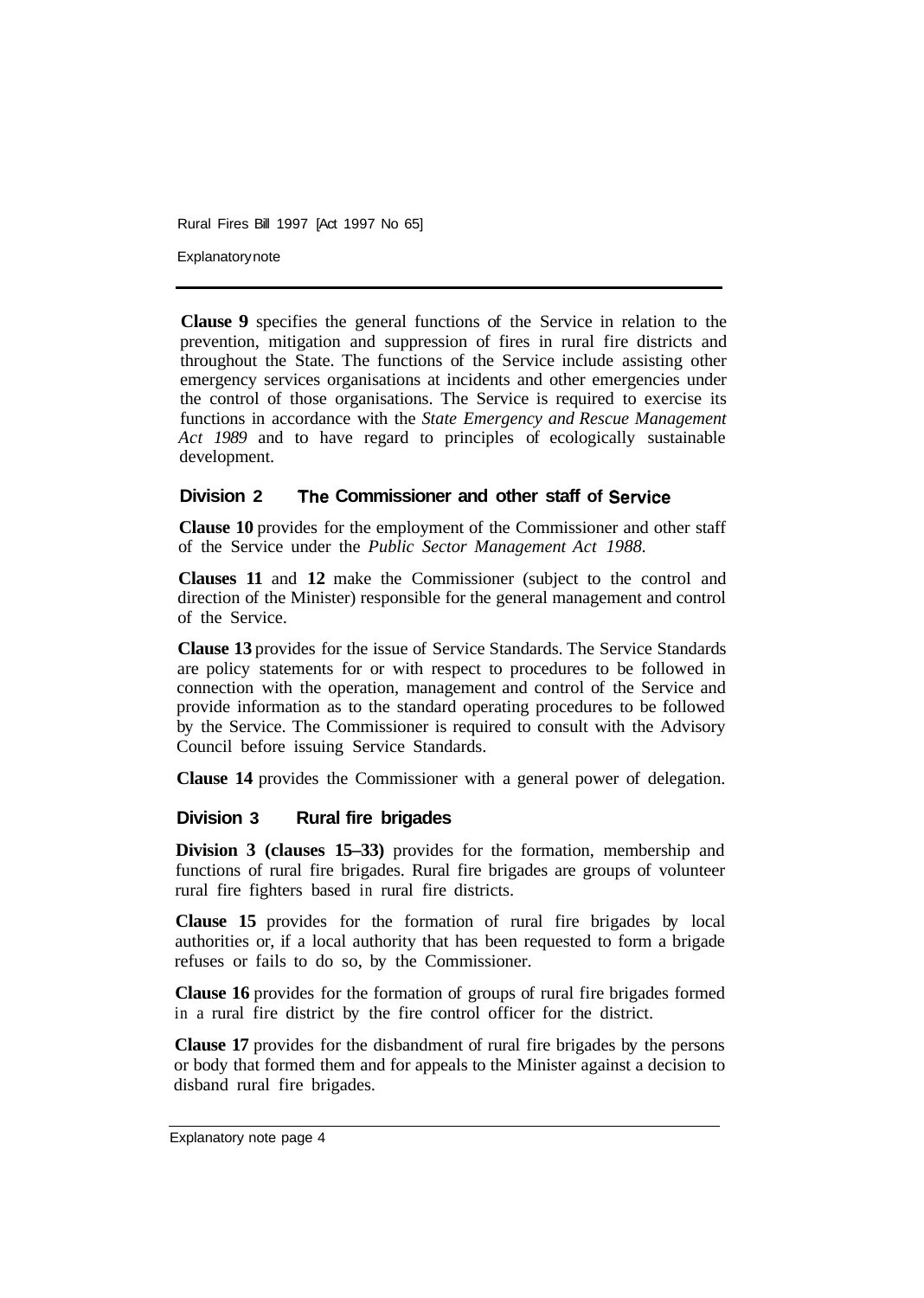Explanatory note

**Clause 18** provides for the determination of the territory in which a rural fire brigade is to operate and for the appointment of its officers.

**Clause 19** provides for the determination of the territory in which a group of rural fire brigades is to operate and for the selection of the officers for the group.

**Clause 20** provides for the members of a rural fire brigade to consist of persons listed on the register required to be kept for the brigade.

**Clause 21** specifies the general functions of officers of rural fire brigades and groups of rural fire brigades both within the rural fire districts for which the brigades or groups are formed and at other places in the State.

**Clauses 22–27** give some particular examples of actions that officers of rural fire brigades and groups of rural fire brigades may take in exercising functions under the proposed Act. The powers include the power to enter premises, close roads, pull down fences, establish fire breaks and use water.

**Clause 28** provides for damage to property caused in the exercise of powers conferred under proposed Division 3 to be treated as damage by fire for the purposes of any insurance policy.

**Clauses 29–32** place certain restrictions on the power of entry conferred on officers of rural fire brigades and groups of rural fire brigades.

**Clause 33** enables a rural fire brigade to voluntarily co-operate with a public authority in the exercise of any function of the public authority prescribed by the regulations.

#### **Division 4 Fire control officers**

**Division 4 (clauses 34–38)** provides for the appointment and functions of a fire control officer and deputy fire control officers for rural fire districts.

**Clause 34** provides for the appointment and revocation of appointment of fire control officers and deputy fire control officers by the local authority or local authorities of areas constituting rural fire districts. It also sets out the responsibilities of the local authorities to provide the fire control officer with the facilities necessary to carry out his or her functions.

**Clause 35** provides for the appointment of an acting fire control officer to exercise the functions of a fire control officer when the fire control officer and all deputy fire control officers are absent from duty.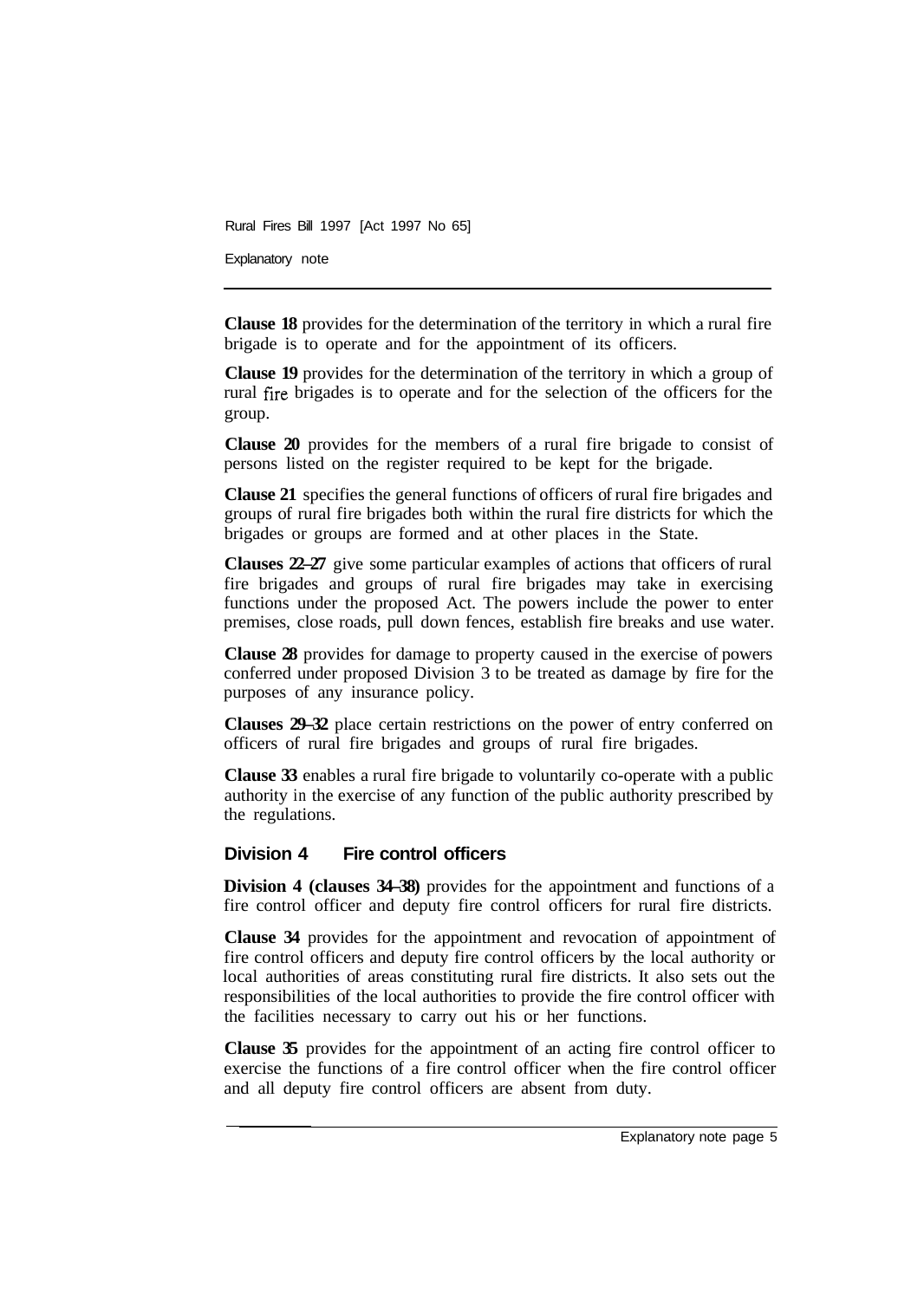Explanatory note

**Clause 36** prevents a councillor within the meaning of the *Local Government Act 1993* from being appointed as a fire control officer or deputy fire control officer and requires a fire control officer or deputy fire control officer who becomes a councillor to cease to be such an officer within a specified period. A provision is included in Schedule 3 to require existing fire control officers and deputy fire control officers who are councillors to cease to be such officers within a specified period.

**Clause 37** states the general functions of a fire control officer. The officer is, subject to any direction of the Commissioner, to be responsible for the control and co-ordination of activities of the Service in the rural fire district.

**Clause 38** confers on fire control officers all the powers and immunities conferred on an officer in charge of a rural fire brigade. It sets out the functions of fire control officers and the limitations on the exercise of those functions in certain managed lands such as State forests and national parks.

## **Division 5 Command structure**

**Division 5 (clauses 39–43)** sets out the command structure within the Service and requires police officers and other members of the Police Service and members of interstate fire brigades to recognise the authority of the Commissioner and persons acting under the Commissioner's authority.

**Clause 39** enables the Commissioner to authorise officers and members of rural fire brigades and groups of rural fire brigades to exercise the Commissioner's functions.

**Clause 40** enables the officer in charge of a fire to authorise any other officer or member of a rural fire brigade to exercise the functions of the officer.

**Clause 41** requires persons at the scene of a fire to recognise the authority of the Commissioner, a member of a rural fire brigade acting under the Commissioner's orders, the officer in charge at the fire, incident or other emergency or an officer of a rural fire brigade directly assisting the person primarily responsible for responding to a fire, incident or other emergency. Members of the Police Service are required to support the authority.

**Clause 42** makes it an offence to obstruct or hinder the Commissioner, a fire control officer or an officer of a rural fire brigade in the exercise of their functions.

**Clause 43** requires members of an interstate fire brigade who are at the scene of **a** fire in a rural fire district to obey the orders of the officer in charge of the fire or (if there is no officer in charge) to take command.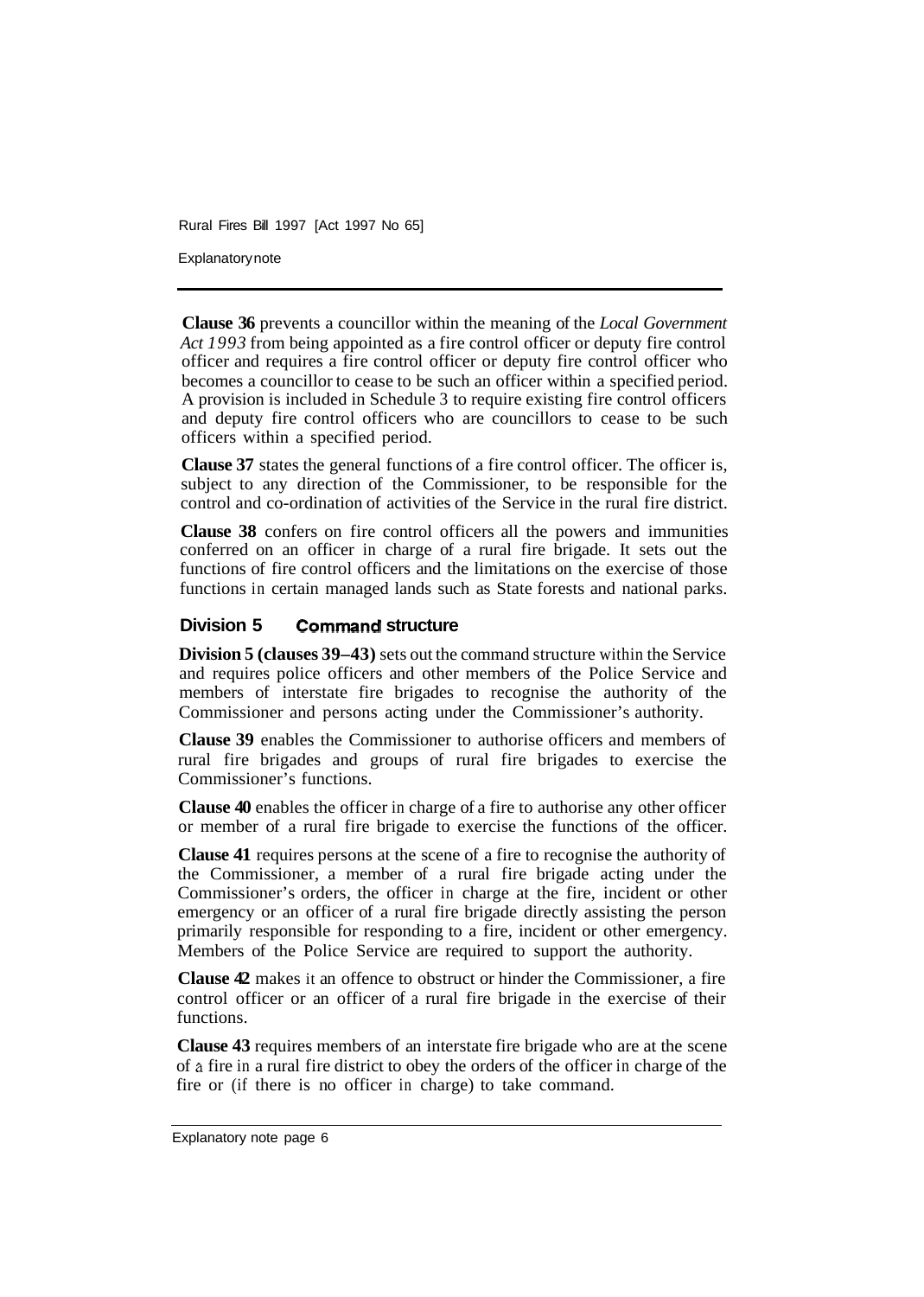Explanatory note

## **Part 3 Co-ordinated bush fire fighting**

Part 3 (clauses  $44-62$ ) provides for the co-ordination of bush fire management throughout the State.

The Part charges the Commissioner with the responsibility of controlling and co-ordinating the action to be taken by persons and bodies involved in or associated with the prevention, mitigation or suppression of bush fires in dealing with fires requiring a response beyond the area or locality in which the fires are burning. The Commissioner is authorised to give directions to persons, members of the Service, officers of other emergency services organisations and others in relation to the prevention, mitigation and suppression of bush fires in these circumstances.

The Part also provides for the establishment of the Bush Fire Co-ordinating Committee, the principal responsibility of which is to plan for bush fire prevention and for co-ordinated bush fire fighting. The Bush Fire Co-ordinating Committee is required to constitute Bush Fire Management Committees for rural fire districts. These committees are responsible for the preparation of bush fire management plans for the areas for which they are constituted.

## **Division 1 Co-ordination of bush fire fighting by Commissioner**

**Clauses 44** and **45** require the Commissioner to take charge of fire fighting operations and fire prevention measures in an emergency beyond the capacity of local fire fighting authorities if the Commissioner is of the opinion that a local authority is not effectively controlling or suppressing a fire in its area or that no authority is in control of the fire. The Commissioner is empowered to give such directions as are necessary to carry out this function but may not commandeer equipment or resources. The Commissioner is required to take into consideration any relevant bush fire management plan when exercising functions under the proposed Division.

## **Division 2 Bush Fire Co-ordinating Committee**

**Clause 46** constitutes the Bush Fire Co-ordinating Committee.

**Clause 47** provides that the Bush Fire Co-ordinating Committee is to consist of the Commissioner and 11 members appointed by the Minister on the recommendation of bodies involved in bush fire management or nominated by such bodies.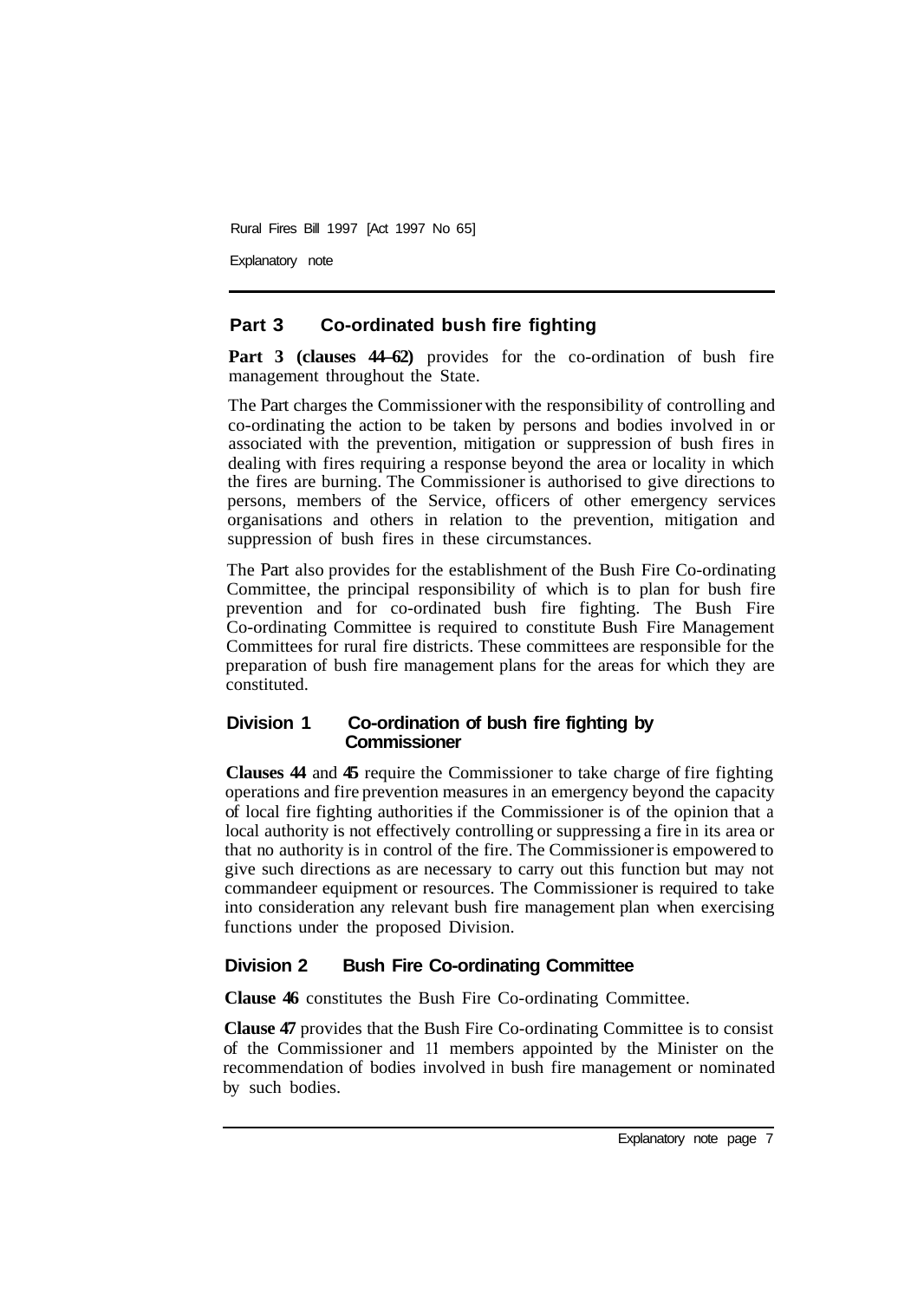Explanatory note

**Clause 48** sets out the general functions of the Bush Fire Co-ordinating Committee, including reporting to the Minister on matters relating to the prevention and suppression of bush fires.

**Clause 49** enables the Bush Fire Co-ordinating Committee to delegate its functions to the Commissioner.

## **Division 3 Bush Fire Management Committees**

**Clause 50** requires the Bush Fire Co-ordinating Committee to constitute Bush Fire Management Committees.

**Clause 51** provides that a Bush Fire Management Committee has such functions as are conferred or imposed on it by or under the proposed Act.

## **Division 4 Preparation of draft busk fire management plans**

**Clause 52** requires each Bush Fire Management Committee to prepare draft bush fire management plans at specified intervals for the part of the State for which it is formed respectively setting out:

- procedures to be followed for busk fires of such a size that they would be incapable of being suppressed by the fire fighting authorities within the part of the State for which the Committee is formed (plans of operation), and
- bush fire hazard reduction measures to be taken in that part of the State (bush fire risk management plans).

**Clauses 53–55** describe the content of draft plans of operation and draft bush fire risk management plans.

**Clause 56** enables the Commissioner to exercise the functions of a Bush Fire Management Committee that has failed to submit a draft bush fire management plan in accordance with the proposed Division.

## **Division 5 Public participation in preparation of plans**

**Clause 57** requires a Bush Fire Management Committee or the Commissioner to publicly exhibit any draft bush fire risk management plan prepared by the Management Committee or Commissioner for the purpose of receiving submissions on the plan and to display for information a plan of operations.

**Clause 58** provides for the adoption (with or without amendments arising from the public exhibition of the plan) of the bush fire risk management plan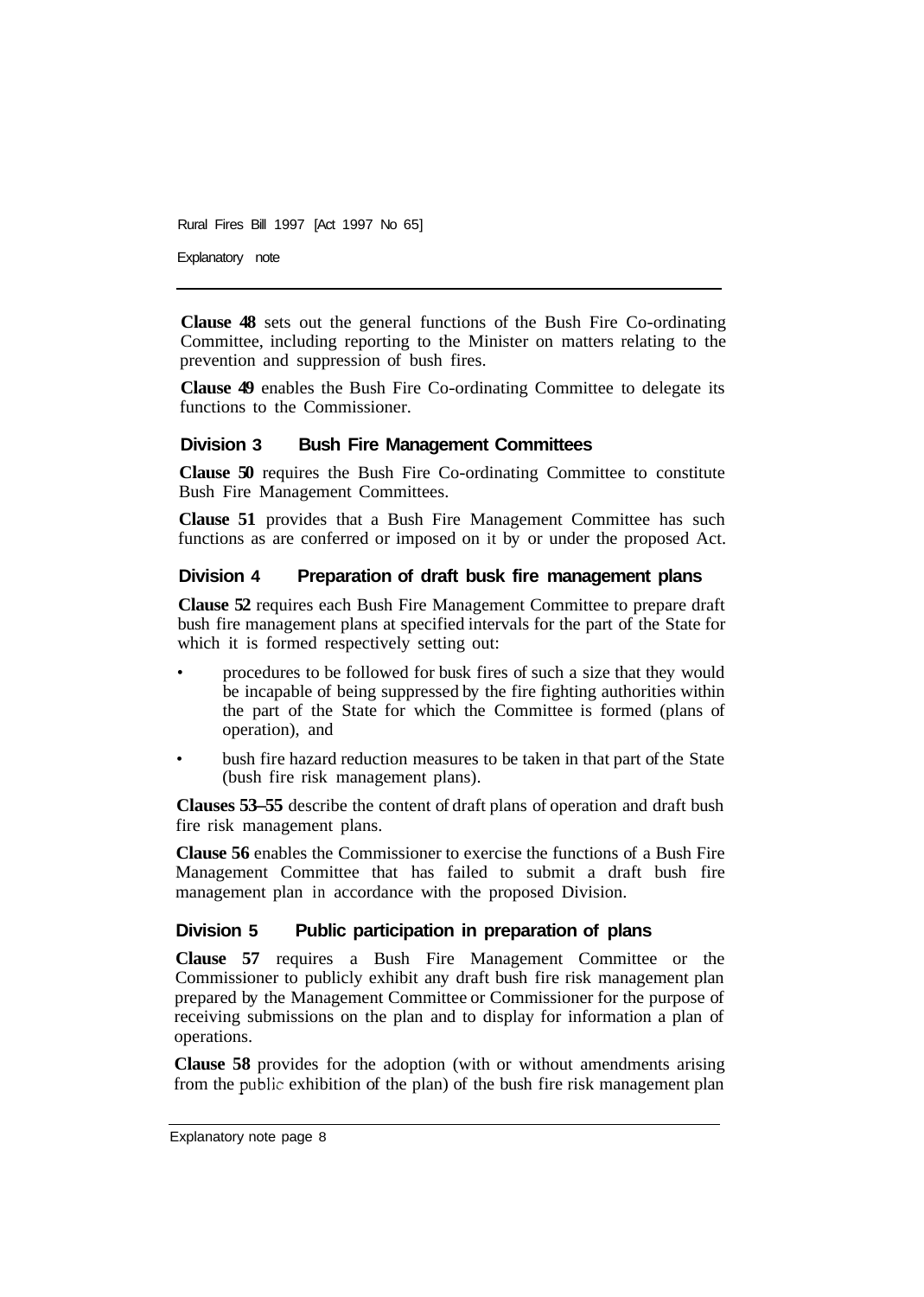Explanatory note

following consideration of submissions received on the plans and after review by the Bush Fire Co-ordinating Committee of the provisions of a draft plan submitted to it in the light of other plans applying to the land to which it applies. Provision is made to enable the Bush Fire Co-ordinating Committee to vary either the plan as submitted or the other plans to ensure that the plans are consistent, and to ensure that they provide for a co-ordinated approach to the prevention, mitigation and suppression of bush fires.

**Clause 59** provides for the adoption (with or without amendment) of a plan of operations after review by the Bush Fire Co-ordinating Committee of the provisions of a draft plan submitted to it in the light of other plans applying to the land to which it applies. Provision is made to enable the Bush Fire Co-ordinating Committee to vary either the plan as submitted or the other plans to ensure that the plans are consistent.

**Clause 60** sets out the procedures to be followed before approval, variation or revocation of a plan imposing a requirement on a public authority.

**Clause 61** requires amendments to bush fire management plans to be done by a bush fire risk management plan prepared in accordance with the proposed Division and for the revocation of bush fire management plans.

**Clause 62** requires a bush fire management plan to be available for public inspection.

# **Part 4 Bush fire prevention**

**Part 4 (clauses 63–100)** deals with the prevention and minimisation of the spread of bush fires throughout the State. It provides for fire hazard reduction work to be done, for limitation of the lighting of fires without a permit during bush fire danger periods and the imposition of total fire bans. It imposes responsibilities on the owners and occupiers of land and public authorities in relation to these and other matters.

## **Division 1 Duty to prevent bush fires**

**Clause 63** sets out the general duties of public authorities and the owners and occupiers of land to take all practicable steps to prevent the occurrence of bush fires on, and to minimise the spread of bush fires from, land. Practicable steps may include steps included in a bush fire management plan for the land or that the Bush Fire Co-ordinating Committee considers necessary.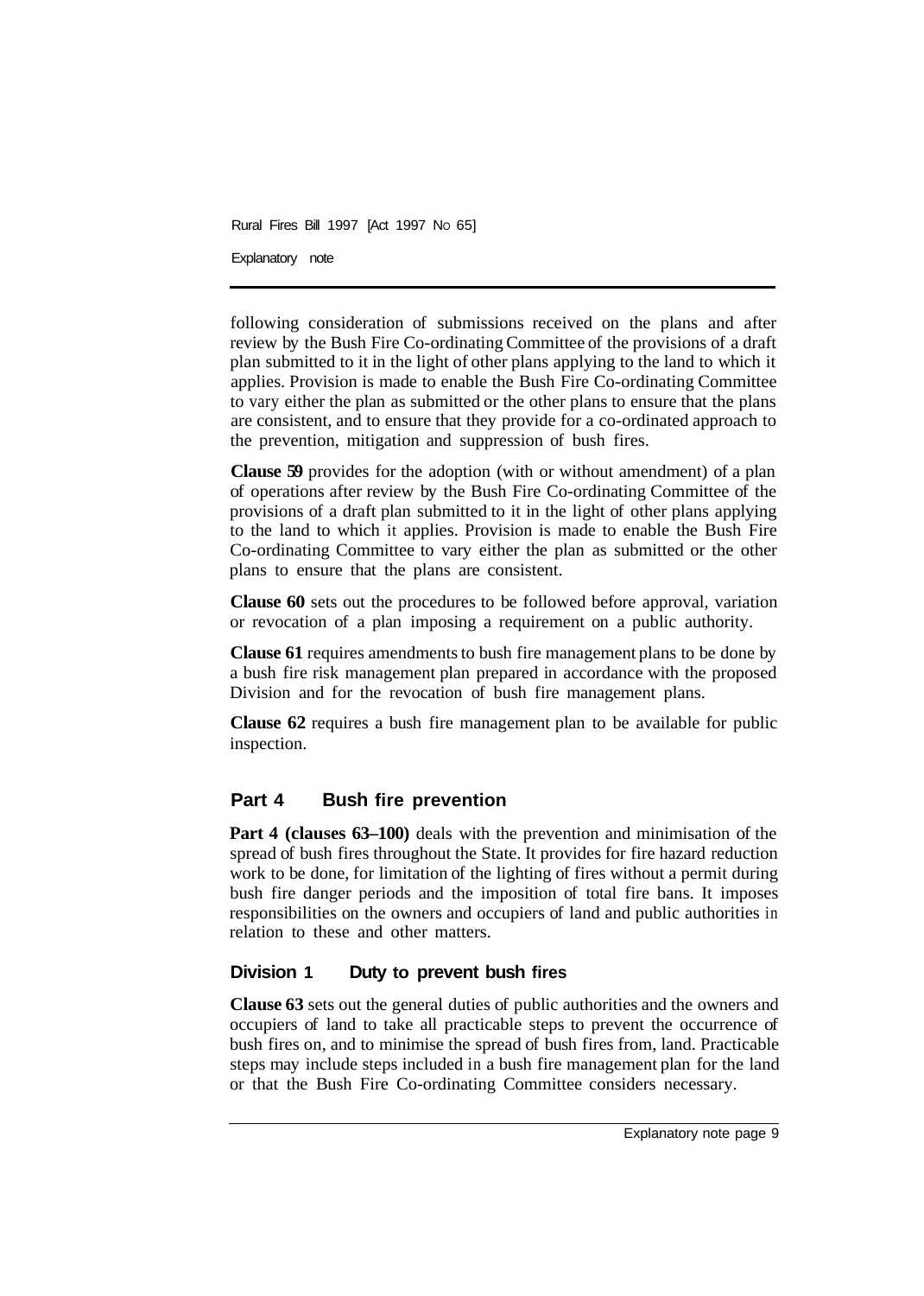Explanatory note

**Clause 64** requires the occupier of land to extinguish any busk fire on the land during a bush fire danger period applicable to the land and, if the occupier is unable to extinguish the fire without assistance, to notify the appropriate authorities. A person who fails to comply with such a requirement is guilty of an offence.

## **Division 2 Bush fire hazard reduction**

**The Dictionary** defines *bush fire hazard reduction work* and *bush fire hazard reduction notice* for the purposes of the proposed Division.

**Clause 65** enables authorised persons to carry out bush fire hazard reduction work on certain prescribed land with the permission of the appropriate persons or bodies prescribed by the regulations.

**Clause 66** enables the local authority of an area to require the occupier or owner of any land in the area to carry out bush fire hazard reduction work on the land by a notice. An owner or occupier of land who fails to comply with such a direction is guilty of an offence.

**Clause 67** enables an owner or occupier of land on whom a notice has been served to lodge an objection with the fire control officer.

**Clause 68** provides for an appeal to be lodged with the Commissioner by a person who has lodged an objection.

**Clause 69** enables a local authority to enter land to determine whether a bush fire hazard reduction notice should be issued and requires the local authority to notify certain authorities if notice is given and to keep records of notices.

**Clause 70** enables a local authority (or persons authorised by it) to carry out bush fire hazard reduction work required to be done by a notice issued by the local authority if the owner or occupier of the land concerned fails to carry out the work. The cost of work carried out by the local authority or persons authorised by it is recoverable from the owner or occupier.

**Clause 71** makes it a defence for the owner of land to fail to comply with a direction if the land is occupied by a different person.

**Clause 72** provides for damage to property caused in the exercise of powers conferred under the proposed Division to be treated as damage by fire for the purposes of any insurance policy.

**Clause 73** enables the Commissioner to carry out bush fire hazard reduction work required to be carried out on land by a bush fire management plan if the owner or occupier of the land has not carried out the work as required by the plan.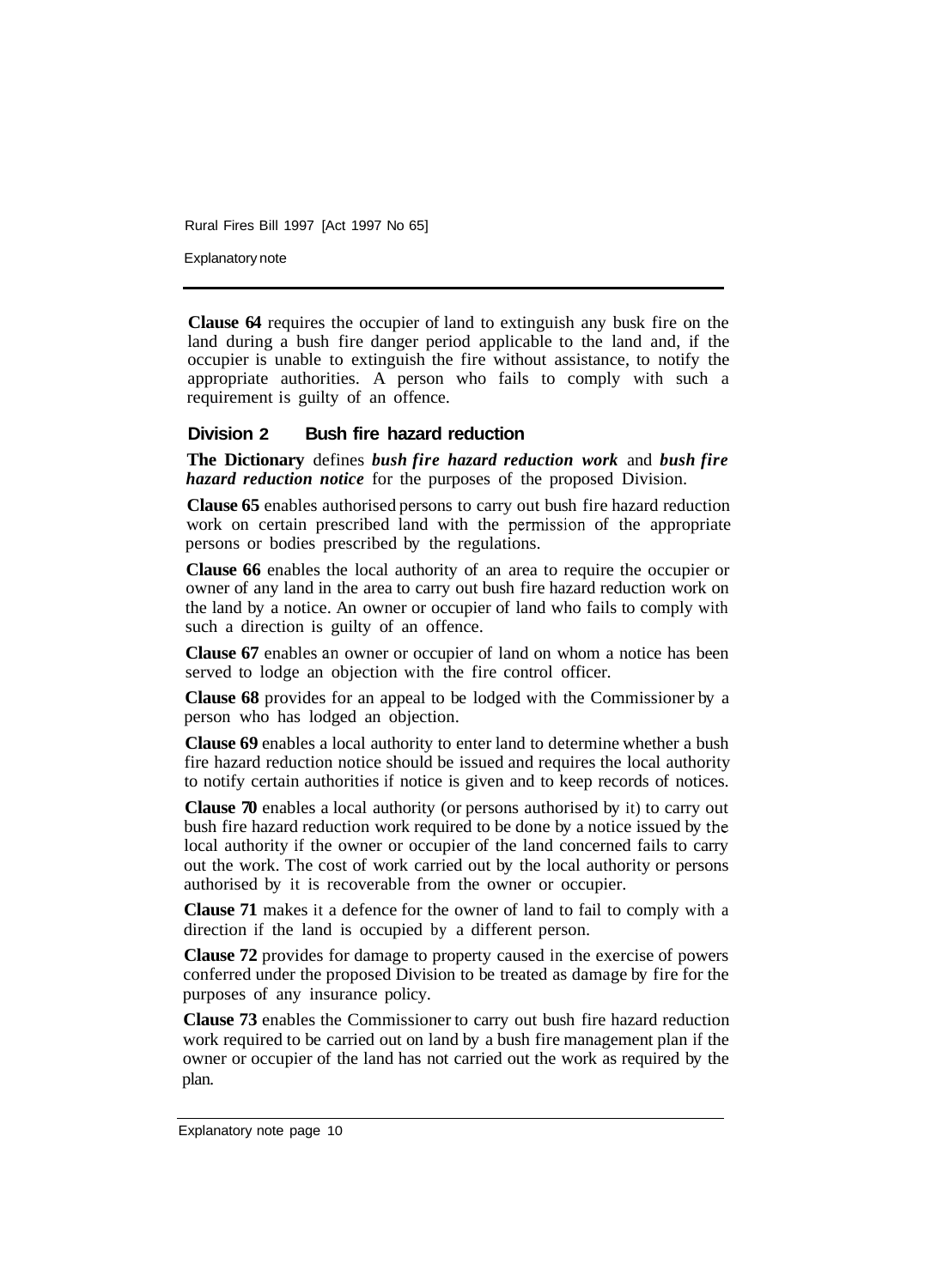Explanatory note

**Clause 74** requires a local authority to carry out an annual review of the incidence of bush fire hazards on land in its area.

#### **Division 3 Damage by fire to dividing fences and other matters**

**Clause 75** defines certain terms (including *adjoining owners, dividing fence*  and *excluded land)* for the purposes of the proposed Division.

**Clauses 76–78** enable the owner or occupier of land divided from other land (other than excluded land) by a fence who clears combustible matter from that fence to require the owner or occupier of land on the other side of the fence to repair or restore (or pay for the cost of the repair or restoration of the fence) if it is damaged or destroyed because the owner or occupier has failed to take similar action.

**Clause 79** enables the owner or occupier of land who has cleared combustible matter from land to enter the land of an adjoining owner who has failed to so clear his or her land to extinguish an unattended fire threatening his or her land or property.

**Clause 80** enables the owner or occupier of land adjoining certain Crown land (other than excluded land and land reserved or dedicated, or acquired for reservation or dedication, under the *National Parks and Wildlife Act 1974)* to enter the land to establish and maintain fire breaks.

#### **Division 4 Bush fire danger period**

**Clause 81** states that the bush fire danger period for land in New South Wales is, except as provided by proposed section 82, the period commencing on l October and ending on 31 March in the following year.

**Clause 82** enables a local authority to specify, by notice published in a newspaper circulating generally in the area of the local authority, that either no bush fire danger period, or a different bush fire danger period, applies in respect of land specified in the order to that stated in proposed section 81.

**Clause 83** enables the Commissioner to specify areas in the State in which a local authority may not make an order under proposed section 82 without the concurrence of the Forestry Commission and the National Parks and Wildlife Service.

**Clause 84** requires the local authority to give notice of any bush fire danger period for a part of the State specified in a notice under proposed section 82 in a newspaper circulating generally in that part of the State.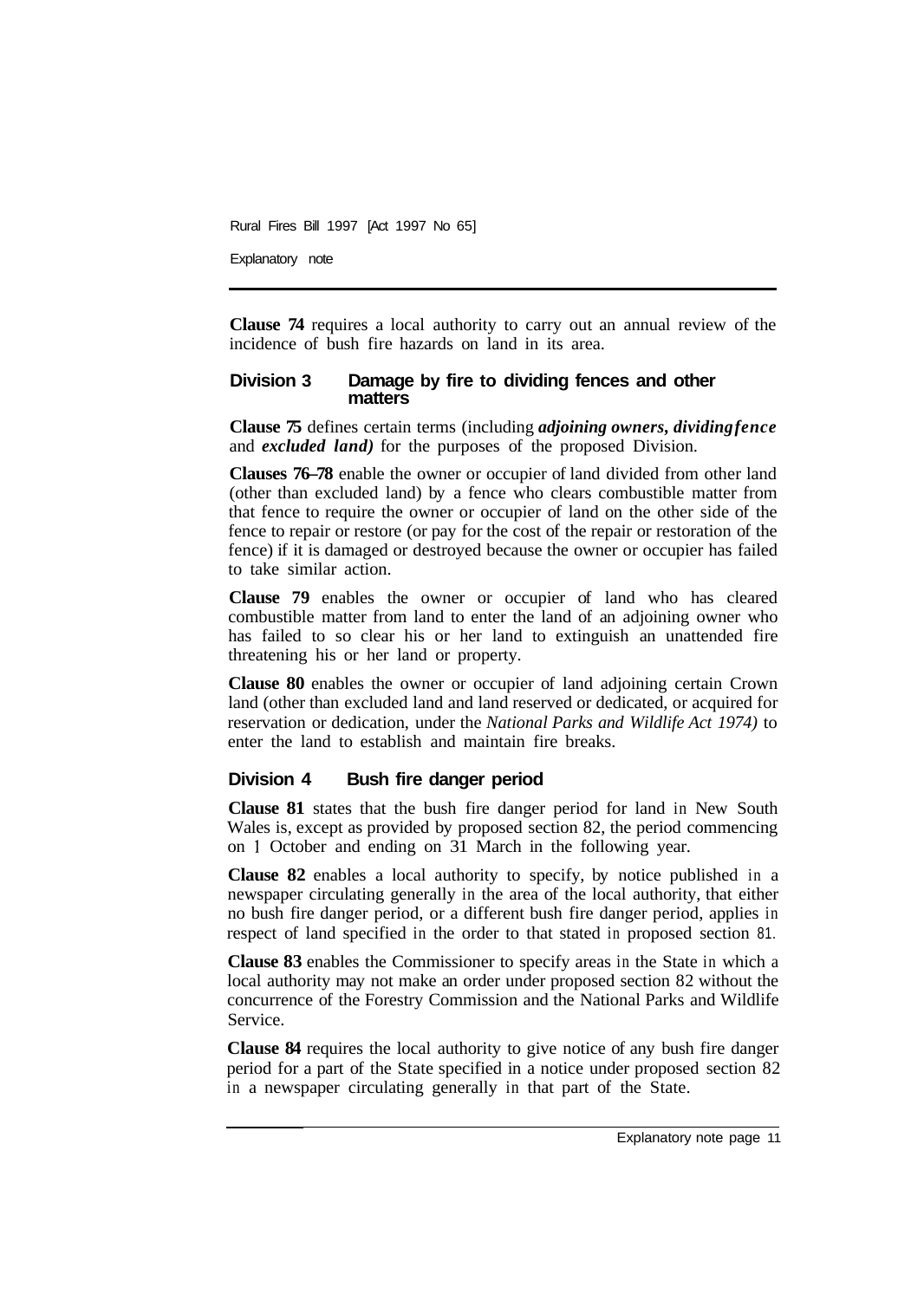Explanatory note

## **Division 5 Permits and notice requirements**

**Clause 85** contains definitions used in the proposed Division. *Light* a fire is defined to include maintain or use a fire or cause a fire to be lit, maintained or used.

**Clause 86** makes it an offence to light a fire for the purpose of land clearance or burning a fire break or in circumstances that would be likely to be dangerous to any building without giving notice as required by the proposed section.

**Clause 87** makes it an offence to light a fire for the purpose of land clearance or burning a fire break during a bush fire danger period that applies to the land without a fire permit issued, and giving the notice required, under proposed section 86.

**Clause 88** makes it an offence to light a fire in a local government area that is in a fire district if doing so would be likely to be dangerous to any building without a fire permit issued, and giving the notice required, by proposed section 86.

**Clause 89** enables an appropriate authority to issue a fire permit.

**Clause 90** provides for a fire permit to remain in force for the period (not exceeding 21 days) specified in the permit.

**Clause 91** provides for the cancellation or suspension of fire permits by notice in writing or by other means in emergencies.

**Clause 92** sets out certain conditions to which a fire permit is subject.

**Clause 93** sets out the circumstances in which an appropriate authority may refuse to issue a fire permit.

**Clause 94** requires an appropriate authority who issues a fire permit to notify certain other authorities that it has been issued.

**Clause 95** makes it clear that nothing in the proposed Division requires a public authority to obtain a fire permit to light a fire.

**Clause 96** makes it clear that appropriate authorities are not determining authorities within the meaning of the *Environmental Planning and Assessment Act 1979* for the purposes of issuing fire permits and that the issue of a fire permit does not affect any requirement to obtain a licence under the *Threatened Species Conservation Act 1995.*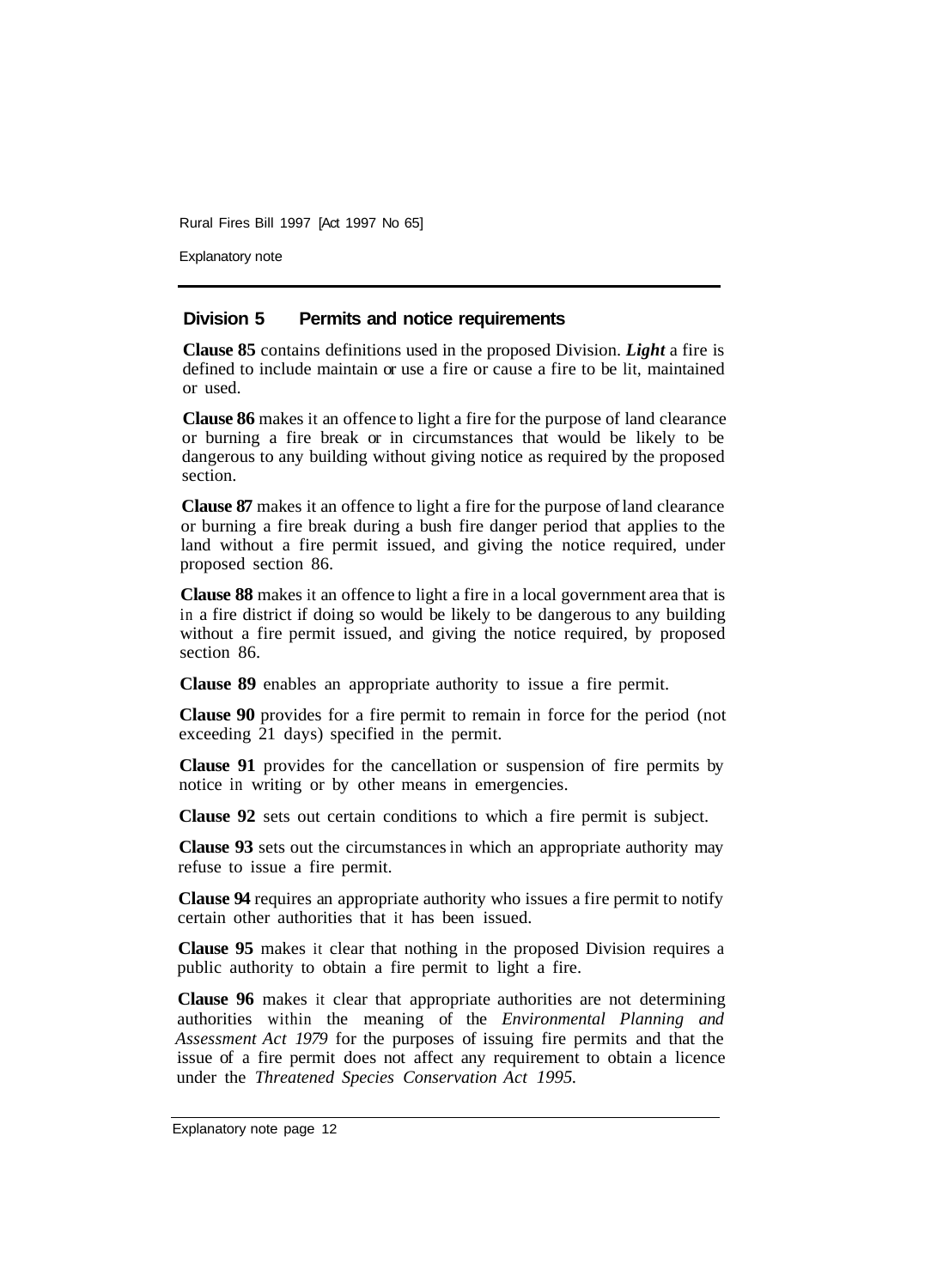Explanatory note

**Clause 97** requires local authorities to make annual reports to the Commissioner in respect of fire permits issued by the local authorities. The report is to include details of any bush fires that may have been started in the area of the local authority by a fire lit under a permit.

**Clause 98** makes it clear that the issue of a fire permit does not affect the duties of owners and occupiers of land to prevent the escape of bush fires.

## **Division 6 Total fire bans**

**Clause 99** enables the Minister, by order, to prohibit the lighting, maintenance or use of fires in the open air for a specified period or periods, to impose conditions on the lighting of fires in such periods or to require persons specified in the order to take action to prevent the outbreak of or to extinguish fires.

## **Division 7 Lighting fires without authority**

**Clause 100** makes it an offence to light a fire on certain land without authority.

# **Part 5 New South Wales Rural Fire Fighting Fund**

**Part 5 (clauses 101–121)** requires local government councils and insurance companies to contribute, along with the State Government, to the costs of rural fire brigade expenditure. The total amount required to be contributed is based on estimated rural fire brigade expenditure.

#### **Division 1 Preliminary**

**Clause 101** contains definitions for the purposes of the proposed Part.

## **Division 2 The Fund**

**Clause 102** establishes the New South Wales Rural Fire Fighting Fund (the *Fund)* into which is to be paid all the contributions and other money received under the proposed Part.

## **Division 3 Estimates of Fund expenditure and contributions**

**Clause 103** requires the Minister to estimate Fund expenditure for each financial year.

**Clause 104** requires councils, rural fire brigades or a fire control officer to furnish the Commissioner with information relevant to preparation of the estimate of Fund expenditure.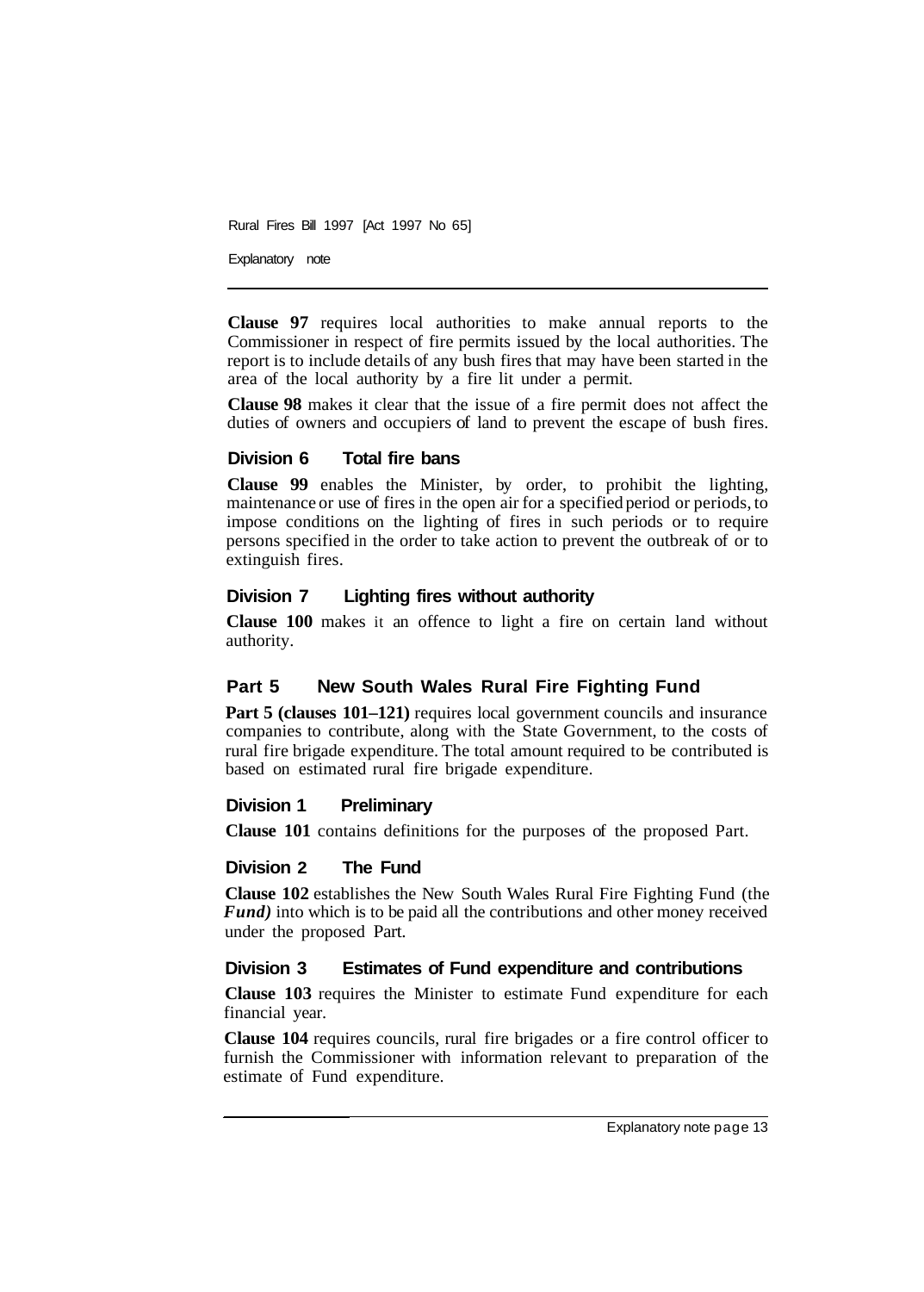Explanatory note

**Clause 105** provides for the payment of contributions under the proposed Part by instalments on specified dates or such other date as the Commissioner may notify.

**Clause 106** requires contributions to be paid within 60 days of assessment and for interest to be paid on overdue accounts.

**Clause 107** provides for deficits and excesses in contributions estimated for a financial year to be taken into account in the following financial year.

#### **Division 4 Contributions by Treasurer**

**Clause 108** requires the Treasurer to provide 14% of the contributions to the Fund.

#### **Division 5 Contributions by local government areas**

**Clause 109** requires councils to provide 12.3% of contributions to the Fund. It also enables the Governor to exempt a council from payment of contributions if the danger of bush fires in its area is negligible.

**Clause 110** provides for the apportionment of contributions between councils.

#### **Division 6 Contributions by insurance companies**

**Clause 111** requires insurance companies to provide 73.7% of the contributions to the Fund.

**Clause 112** requires advance contribution payments to be made by an insurance company and for the method of calculating the amount of the advance payment. The amount is based on a percentage of the total amount of premiums received by or due to a company during the financial year before the financial year in which the advance payment is due.

**Clause 113** defines *total amount of premiums* for the purposes of making the necessary calculations under proposed section 112.

**Clause 114** provides for the adjustment of advance payments made.

**Clause 115** deals with the situation where an owner of property insures with a foreign insurer. The Commissioner may require the owner to pay the contribution amount that would otherwise be payable by the insurer.

**Clause 116** requires returns to be furnished to the Commissioner by insurance companies.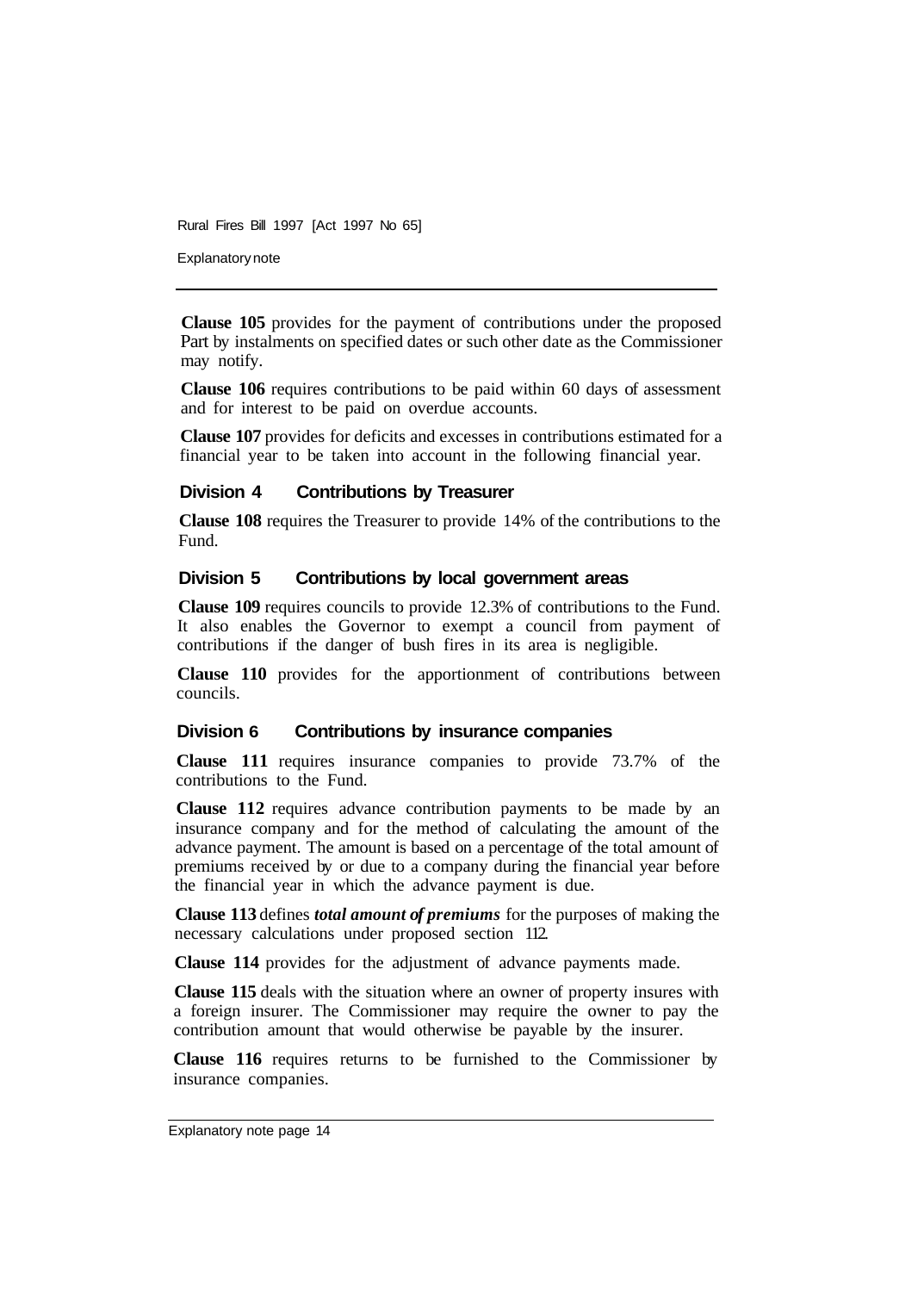Explanatory note

**Clause 117** provides for the audit by the Auditor-General, at the request of the Minister, of the accounts of an insurance company required to pay a contribution.

#### **Division 7 Miscellaneous**

**Clause 118** provides for the application of the Fund.

**Clause 119** provides for the maintenance and disposal of fire fighting equipment purchased from the Fund.

**Clause 120** sets out the purposes relating to fire fighting and the prevention, mitigation and suppression of fires that are purposes for which the consolidated fund of a council may be applied.

**Clause 121** requires the Minister to distribute copies of the annual report to each council and each insurance company contributing to the Fund.

#### **Part 6 Rural Fire Service Advisory Council**

**Part 6 (clauses 122–124)** establishes a Rural Fire Service Advisory Council (the *Advisory Council)* and provides for its composition, functions and procedures.

**Clause 122** establishes the Advisory Council.

**Clause 123** provides for the Advisory Council to consist of the Commissioner and 8 members appointed by the Minister. The Ministerial appointments are to be made on the recommendation of specified bodies having particular interest in rural fire prevention, mitigation and suppression.

**Clause 124** specifies the general functions of the Advisory Council.

#### **Part 7 Miscellaneous**

**Clause 125** provides for the proposed Act to bind the Crown.

**Clause 126** requires local authorities and other persons and bodies to furnish information relevant to the functions of the Commissioner or the Bush Fire Co-ordinating Committee when required to do so by the Commissioner.

**Clause 127** preserves the rights of persons to take action for loss or damage or trespass unless otherwise expressly provided by the proposed Act.

**Clause 128** protects various persons exercising functions under the proposed Act from personal liability.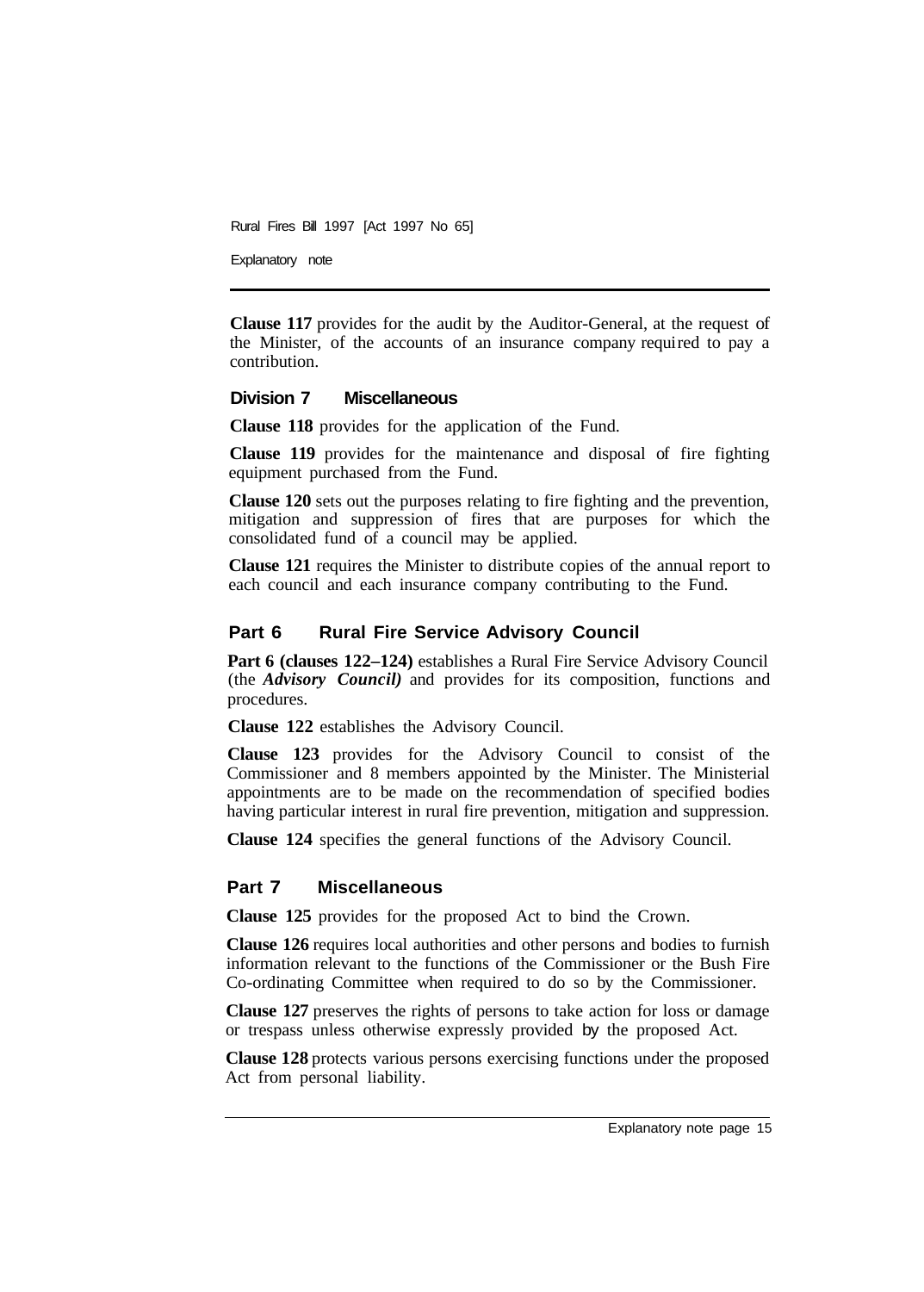Explanatory note

**Clause 129** enables the Commissioner to be represented by a person appointed by the Commissioner at any inquest or inquiry relating to the cause or origin of any fire.

**Clause 130** provides for the notices or directions under the proposed Act to be given in accordance with the regulations.

**Clause 131** authorises the issue of penalty notices for offences against the proposed Act or the regulations.

**Clause 132** requires a person whom a police officer suspects is committing an offence against the proposed Act or regulations relating to the lighting, maintenance or use of a fire to comply with any direction given by the police officer to state his or her name and address, produce any document authorising the lighting, maintenance or use of the fire or to extinguish the fire.

**Clause 133** enables an authorised officer of a fire fighting authority to enter land within the prescribed distance from the land for which the fire fighting authority is responsible and to take action necessary to suppress, or prevent the spread, of the fire.

**Clause 134** provides that offences against the proposed Act or the regulations are to be taken before a Local Court constituted by a Magistrate sitting alone.

**Clause 135** empowers the making of regulations for the purposes of the proposed Act.

**Clause 136** repeals the *Bush Fires Act 1949.* 

**Clause 137** gives effect to Schedule 3 (which contains savings, transitional and other provisions).

**Clause 138** gives effect to Schedule 4 (which contains amendments to other laws).

**Clause 139** provides for the review of the operation of the proposed Act by the Minister 5 years after the date of assent to the Act.

## **Schedule 1 Constitution and procedure of Advisory Council and Bush Fire Co-ordinating Committee**

**Schedule I** contains provisions relating to the members and procedure of the Advisory Council and Bush Fire Co-ordinating Committee, including terms of office, vacation of office and remuneration.